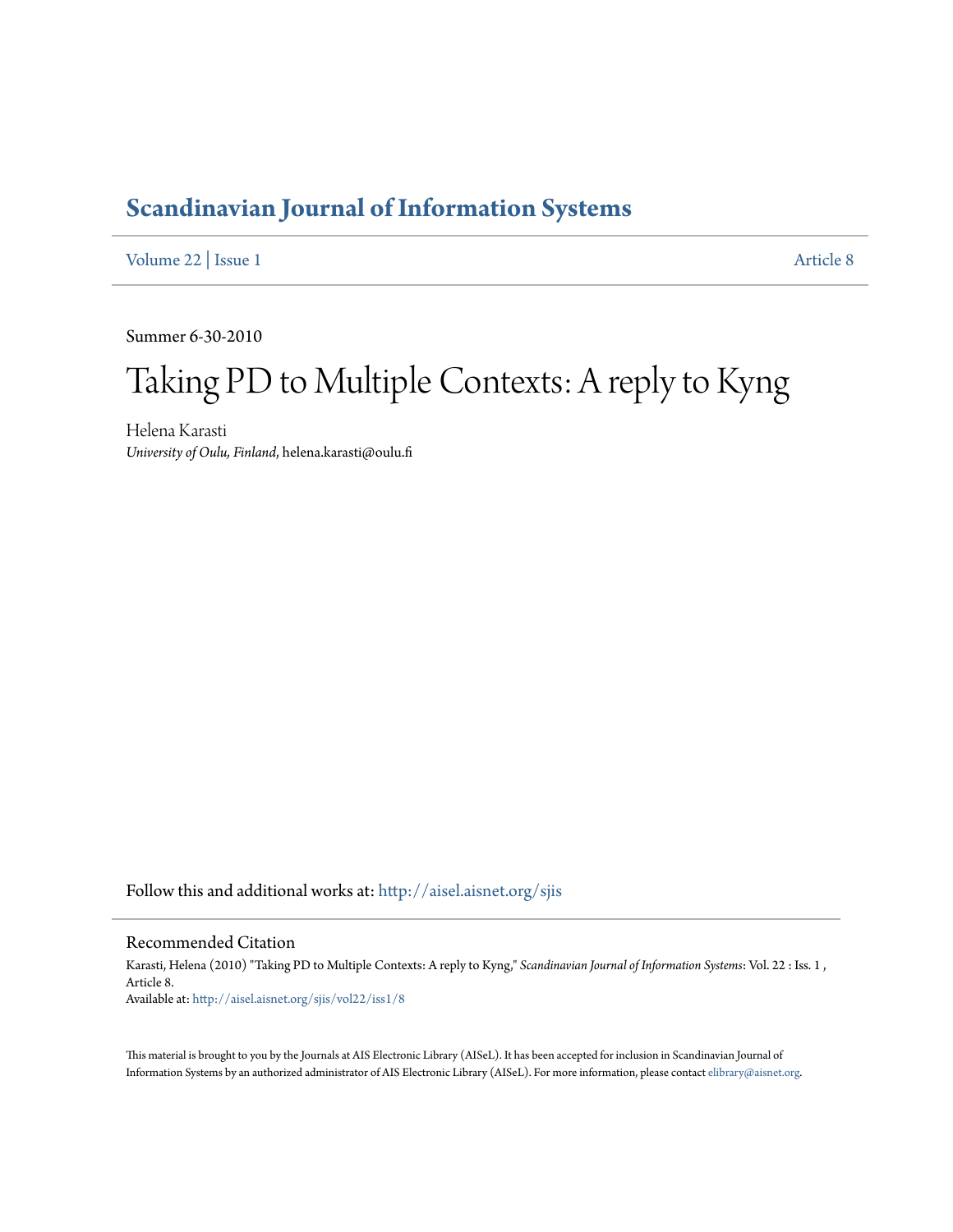# **Taking PD to Multiple Contexts**

#### **A response to Kyng**

Helena Karasti Department of Information Processing Science, University of Oulu, Finland *helena.karasti@oulu.fi*

#### **1 Introduction**

I applaud Kyng for initiating this timely debate on the next practices in participatory design (PD). In the face of ongoing change trends in the technological, social, economic, and societal conditions, Kyng invites and challenges us—the PD research community—to take-stock of past experience in PD and reconsider future steps in order to "develop PD into an important part of the next practices of ICT design". Kyng begins by identifying two thriving loci of PD research: 'politics' and 'techniques', and the 'gap' between them. He puts forward a supplementary framework for understanding, discussing, and conducting PD research that consists of a set of 'gap' issues, such as project funding, types of users and use settings, the role of companies and intellectual property rights, and types of PD projects. Kyng argues for more research on these rarely debated issues in order to bridge the gap.

I agree with Kyng that PD has the potential to help address the new challenges embedded in the change trends, and that in exploiting the new opportunities we need a better understanding of the contexts in which we conduct PD research.

I started preparing this response with a thought experiment, and I applied Kyng's framework to my ongoing PD research in the context of large-scale scientific collaboration and collaborative information infrastructure development in Long-Term Ecological Research (LTER) networks (Karasti and Baker 2004, 2008; Karasti et al. 2006, 2010). The framework worked well for articulating important characteristics of the context and for bringing about differences in comparison to Kyng's commercial ICT design context. Indeed, I only had to rename two commercial context specific 'gap' issues in order to make them more inclusive. Changing 'company roles' to 'partner roles' created room for the kinds of large-scale interdisciplinary collaborations and partnerships typical of LTER networks that do not involve companies. Alteration of 'IPR' to 'ownership questions' was necessary because in LTER contexts IPR is far less important than

© Scandinavian Journal of Information Systems, 2010, 22(1), 85–92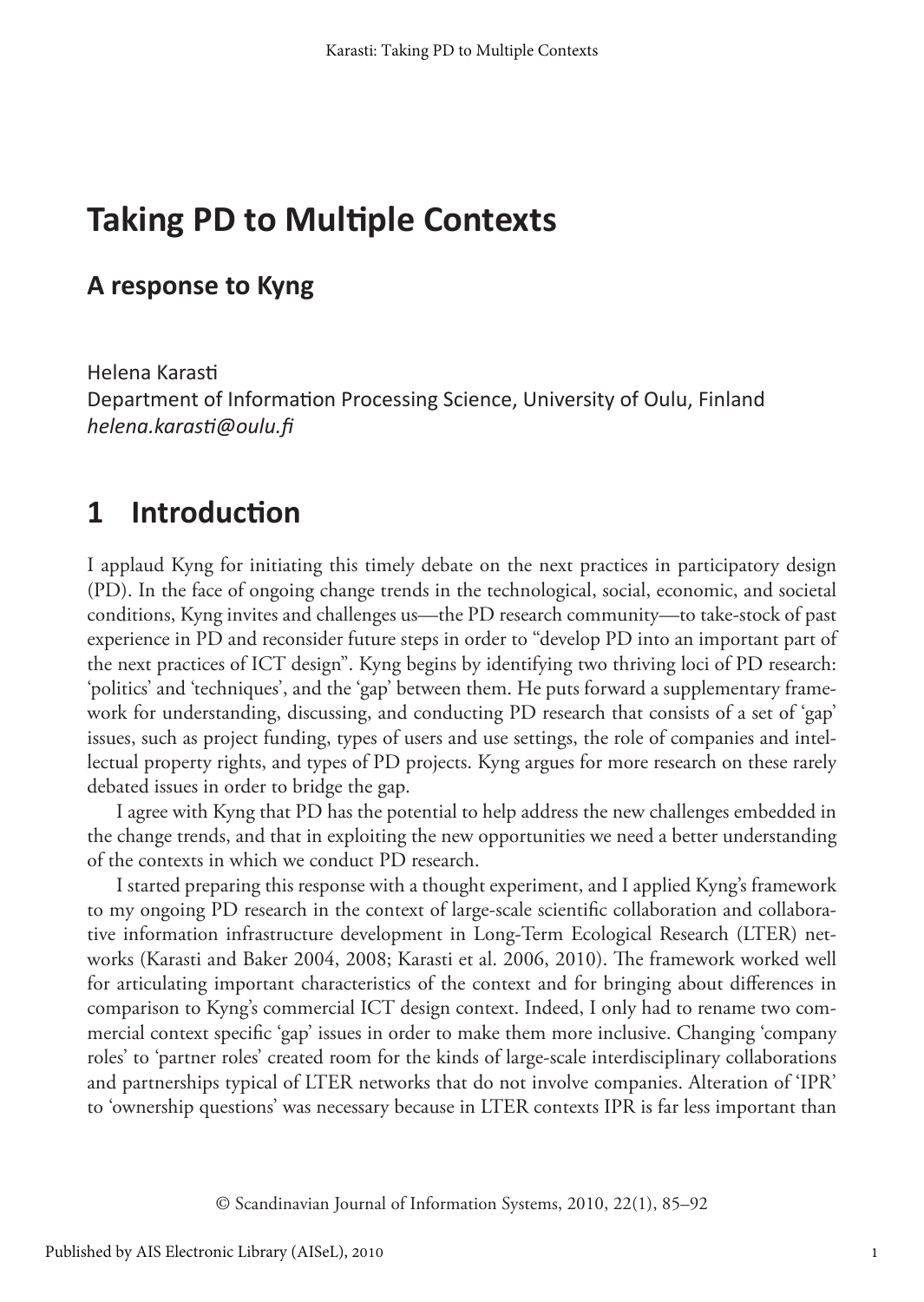'sharing for the common good' and open movements (though, of course, these are also contested matters). Based on the thought experiment, I see no reason to limit Kyng's framework only to commercial ICT design contexts. As the ongoing change trends influence all PD contexts, a more comprehensive understanding is needed to discuss and develop the next practices of PD.

In the following, I outline some concerns that I have regarding Kyng's article. While I agree about the 'techniques' bias in PD research, the identified gap with rarely debated issues is not entirely convincing. I also discuss politics and ideals; troubled by the way they are backgrounded and thus at risk of becoming invisible. I then suggest a move to reflective research in PD, which would provide a vantage point for experiential accounts and analyses of relationships that in turn would allow for comparisons, conceptual work, and the transferability of findings. I conclude by summarizing these topics into concrete modifications and extensions of Kyng's framework.

#### **2 Is there a 'gap'? Or what counts as PD?**

Kyng's gap of rarely debated issues in PD is based on an identification of two loci of PD research: politics and techniques. I agree with Kyng that there are a disproportionate number of papers on techniques, and an identifiable but diminishing stream of research on politics (see also Beck 2002). However, Kyng's gap seems partly artificial, a result of his declared provincial starting point; drawing mainly on his own experiences and focusing on the Aarhus/Denmark projects that he knows best. His argument that there is scarce research on gap issues does not seem to hold water. First, some of the gap issues have definitely been addressed in PD research as they are classic to the tradition of user participation, such as 'users', 'settings' and 'safeguarding user interests'. Second, there is some, albeit less, research on issues such as 'company roles', 'funding' and 'outcomes', for instance (Suchman et al. 1999, Balka 2006), to name two well-known examples. The issue of IPR has received the least attention, but it is not relevant in all PD contexts. Third, some gap issues may have been addressed in other forums than those of PD by researchers who would identify themselves with PD. I know this from my own experience of publishing PD related findings elsewhere as they did not seem to fit well with accepted PD themes. Fourth, if a careful analysis was carried out to deconstruct not only the politics category, as Kyng suggests, but also the popular techniques category in order to identify which topics and questions have actually been addressed—we might find a considerable amount of research that is relevant for Kyng's gap issues.

Thus, from this perspective, it appears that PD research addressing Kyng's gap issues does indeed exist. Maybe the gap is an indication of overly tight boundaries and of a requisite for more inclusive views of what counts as PD research. For instance, in addition to big PD projects, there is much PD research 'in the small', conducted by small groups or projects, even individual researchers, as well as considerable PD research carried out as components or sub-projects in larger, non-PD oriented ICT design projects. PD is also carried out 'in the wild' (Dittrich et al. 2002), by lay-people and non-ICT professionals (Syrjänen 2007, Karasti and Baker 2008), and in intersections of disciplines (Mörtberg et al. 2003, Millerand and Baker 2010). Interdisciplinary and non-mainstream researchers habitually engage in reflections about how their work relates to and challenges what is considered relevant in disciplinary/mainstream research, and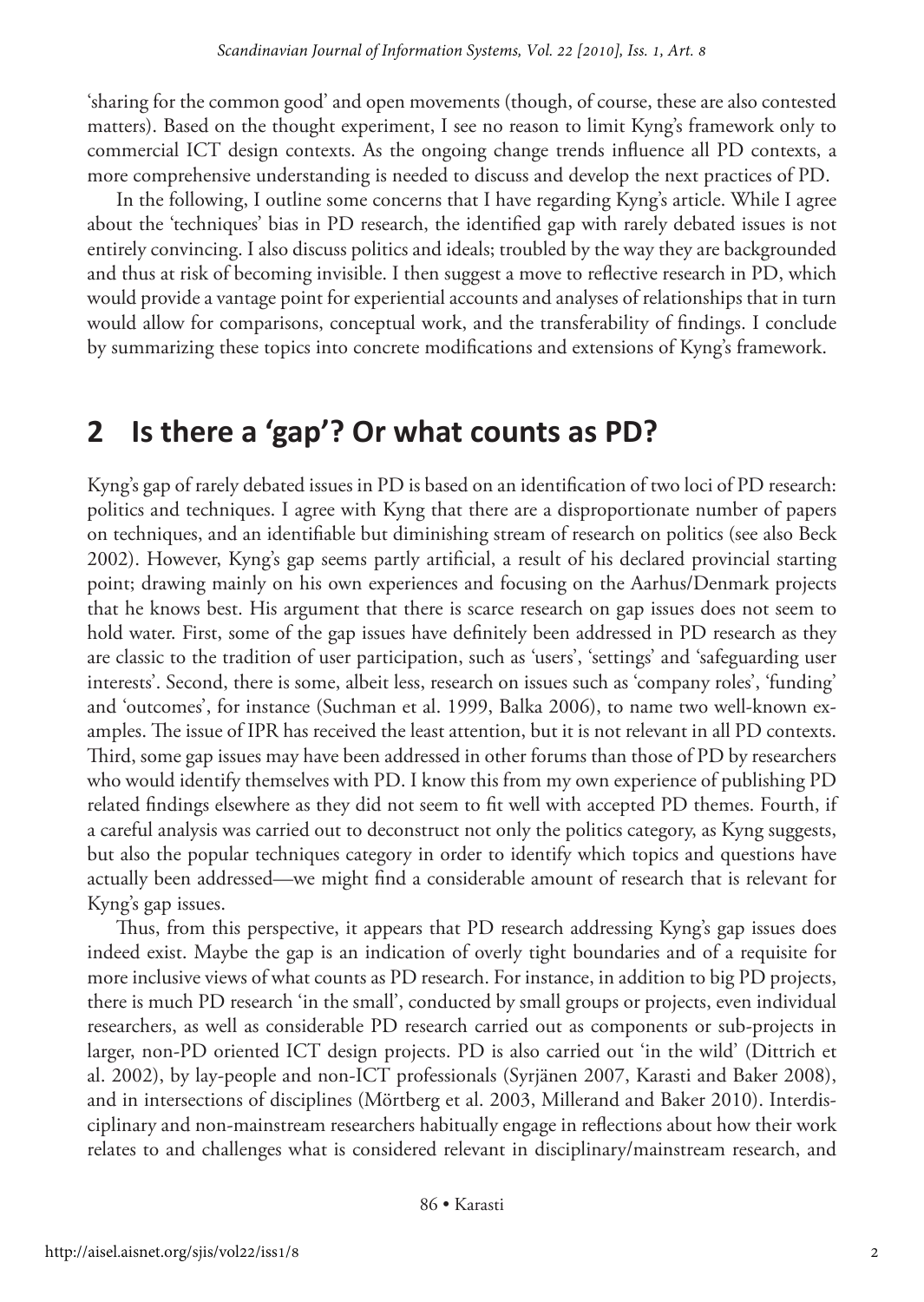how their research differs from the more traditional undertakings. These reflections and articulations may offer significant 'food for thought' regarding Kyng's gap issues, and more generally, may offer important issues to consider for 'the next practices in PD'.

# **3 Contemporary PD faced with many political agendas**

In comparison to the early days of PD in one rather homogeneous culture and geographic location, and with one hegemonic political agenda of workplace democracy, political agendas in contemporary PD have become more heterogeneous and fragmented. Where the political agenda of workplace democracy was based on the industrial class division between employers and employees, other fundamental social divisions, such as gender and ethnicity, are also relevant in the various contexts where PD is currently carried out. Feminist and gender-aware research have a long history of studying 'knowing' and what constitutes 'valid information' in ICT design, including PD. These studies have, for instance, questioned taken-for-granted assumptions about participation and expertise in ICT design, and shown how gender, knowledge, power, and agency are intricately intertwined in the actual practices and concrete organizational structures where design is carried out (Markussen 1996, Mörtberg et al. 2003). These factors present themselves in varied forms in situation specific dependencies, segregations, hierarchies, and inequalities. In fact, as gender and knowledge are persistent issues in all contexts of ICT design, all PD efforts could, if they so desired, address the politics of gendered knowledge.

Ethnicity, in turn, has recently become particularly pronounced in certain PD contexts. PD has become increasingly popular and is seen as apposite for ICT design in developing countries because of its democratic origins and contextual approach. Requirements for ICT design in developing country contexts are specific to less affluent conditions, such as affordability, socioeconomic justification, sustainability, extended community participation, and capacity development of the participants (Mursu et al. 2000), which portend loaded political agendas. Yet, on the other hand, the global context of 'international development' may bring forward further political issues related to the more mainstream discourses of social justice and equity in ICT development, including hegemony of the West/North, globalization, and racism. Therefore, PD researchers must "reflect critically on their skills, their motivations, their practices, their relationships, and their priorities" (Dearden and Rizvi 2008, p. 89).

These two examples, which are based on fundamental and pervasive social divisions, portray a variety of political agendas and issues that are very different from those of 'user interests' in Kyng's commercial context and 'sharing for the common good' in my large-scale science context. Together, they demonstrate the contemporary situation where PD researchers are faced with a variety of challenging political agendas. Therefore, we—the PD research community—need to learn about the gamut of political issues and agendas involved in the increasingly complex techno-social-political-societal contexts into which we take PD. We need to bear in mind that there are no innocent positions (Haraway 1988), not even for researchers. Thus, we should to be more sensitive in our analyses about politics, and also more attentive and inclusive with regard to

Taking PD to Multiple Contexts • 87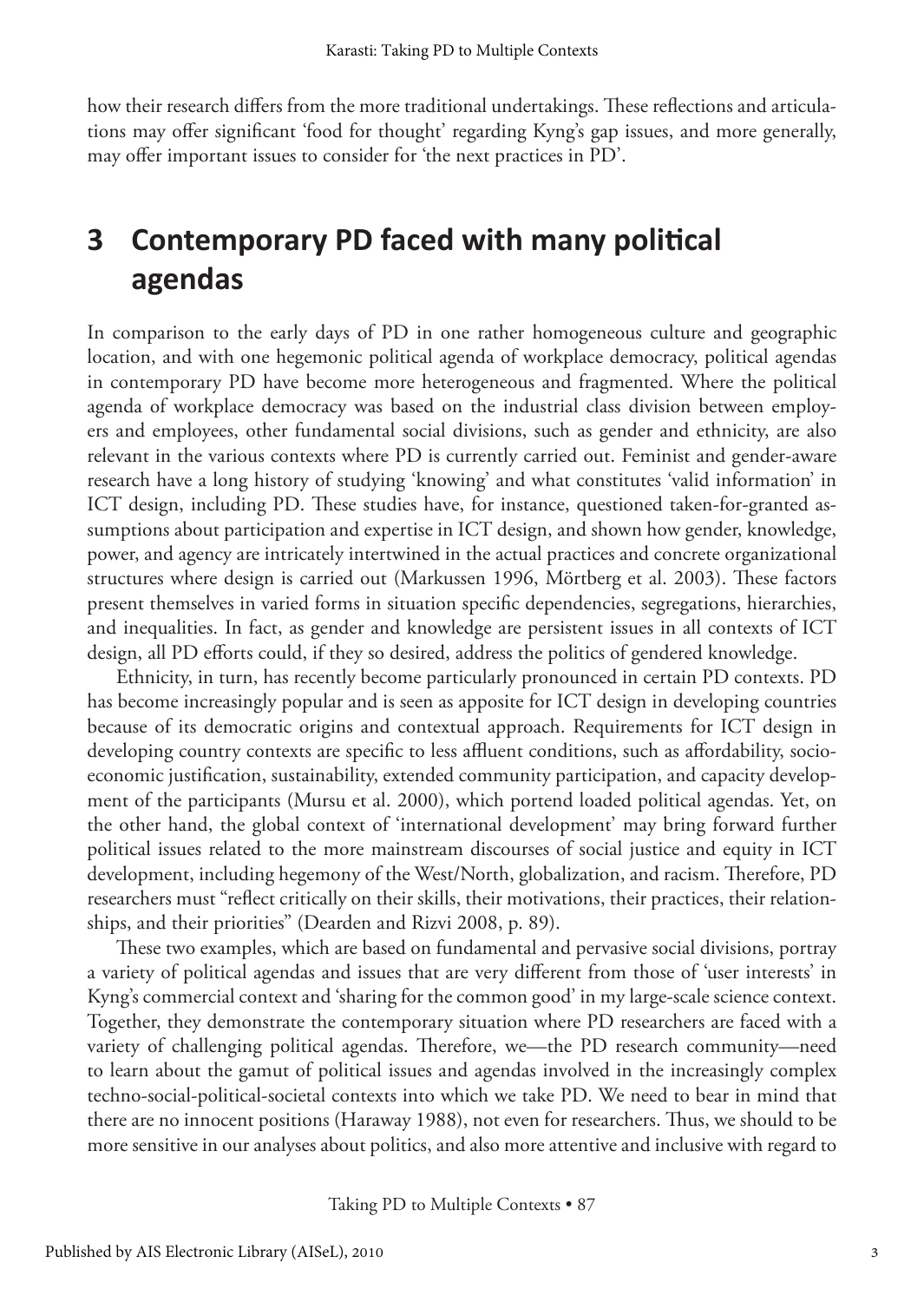the various kinds of political issues involved in different PD contexts. Furthermore, we need to be more open to variations in how we strategize about and deal with thorny political questions with the many partners that we have in the different PD contexts.

## **4 Tricks of the trade for practicing PD ideals**

Writing in reaction to research on politics in PD, Kyng argues to deconstruct the current politics discussion, however, unfortunately the article does not engage in the kind of careful analysis this would presuppose. Rather there seems to be a leap from the deconstruction argument to a pragmatic call for ideals that would serve in finding "new practical ways to cater for the PD aspects in ICT design", and to choosing user interests as a way to communicate important PD ideals into commercial PD contexts. While this may give rise to criticism about diluted politics, I would be more inclusive because a variety of strategies are undoubtedly needed in varied PD contexts (cf., Greenbaum 1993).

What concerns me about Kyng's article, however, is how the work that goes into safeguarding user interests is edged into the background and thus is at risk of becoming invisible (Star and Strauss 1999). Two quotes from Kyng's article illustrate the ambiguity: "we have to continue to cater for the PD aspects of ICT design, e.g., how to provide space for users to handle their interests", and "we have to develop answers that are valid also for people who do not condone a political agenda". Thus, according to Kyng, user interests need to be safeguarded, but this work has to be done so cleverly that "people who do not condone a political agenda" (well, at least not the same one as PD designers) can be persuaded about the importance of user interests. Furthermore, Kyng gives an example of how the work of forming a Concrete Consensus, i.e. a kind of mutual agreement that satisfies all parties involved, has become invisible. He recounts that reaching a Concrete Consensus in the Utopia project required "a major initiative by the trade unions and involve[d] struggle, negotiations and education as well as design and implementation of new ICT systems and new ways of organizing work", and contrasts this with more recent Dragon and iHospital projects where "creating such Concrete Consensus [was] usually considered to be a direct result of *good design work* […] where no explicit initiatives were taken but those related to design itself" (emphasis HK).

Statements like this hide the valuable expertise and knowledge about the deliberations and strategies needed to safeguard user interests in design processes and during negotiations between various stakeholders. In this case in particular, Kyng's indispensable long-term experience and historical perspective gained through involvement in many PD projects also remain unrevealed. One is left wondering what actually goes into *good design work* and hoping that something similar to Becker's *Tricks of the Trade* (1998) in social sciences would also exist in PD. Becker's book, based on experiential accounts and story telling, presents common principles that lie behind *good social science work*. Kyng's and other senior PD researchers' experiential accounts and reflections would make a valuable contribution to the PD field in general, and especially to younger and future PD researcher generations. Balka has made an excellent opening in this direction by reflecting on her experiences and strategies *In the Belly of the Beast* (2006).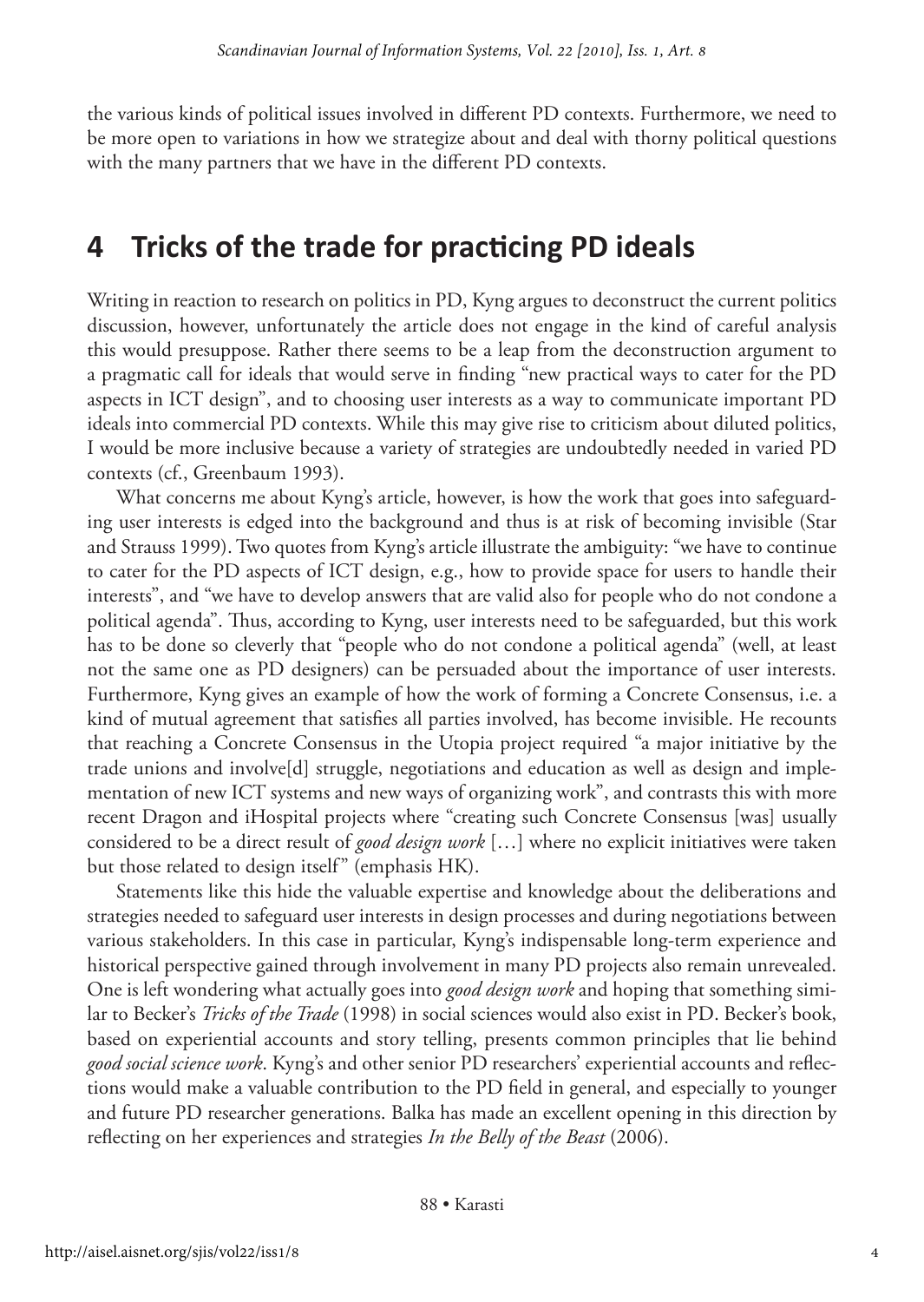#### **5 Now let us turn to more reflective research!**

Reflection has been largely missing from PD research, and as Kyng indicates, "we are not very good at presenting and discussing the different types of projects we do". PD research typically addresses such issues as technologies, users, use settings, and techniques. PD researchers have been fascinated and preoccupied with the user, and for good reasons: the challenges associated with understanding the users' life world(s) have been widely acknowledged and techniques for dealing with the user have received an extraordinary interest. To make a comparison with ethnography, where the ethnographer becomes his own tool (Barley 1990), in PD the design researcher develops his/her own technique. The focus of PD researchers has been on the 'other' (technology and user) at the expense of concern for the self and relationships. In comparison, in more reflexive research traditions, reflection about the self, the other and their relationships have all been central (e.g., Davies 2007). As only a few reflexive accounts exist in PD (e.g., Karasti 2001; Balka 2006; Simonsen 2009), the PD researcher remains the best kept secret, with scarce articulations of the associated roles, activities, skills, knowledge, agencies, relationships, and responsibilities (cf., Finken 2003). It is obvious, however, that being a PD design researcher is a particularly intricate job as the role integrates observation, intervention, change, and action in complex ways. Furthermore, the role is becoming increasingly complicated with the movement of PD to distributed contexts (cf., multi-sited ethnography, Marcus 1995), the blurring of user-designer roles (Karasti and Baker 2004; Syrjänen 2007; Millerand and Baker 2010), and the need for PD researchers to become mediators in multi-stakeholder settings (Balka 2006). These suggest the need for the PD researcher to carry out even more careful self-examination, and the use of a variety of reflexive genres, such as confessional, pragmatic, theoretical, textual, and deconstructive.

In addition to a researcher's personal self-examination, interpersonal and institutional reflexivity are also required in PD (e.g., Blomberg et al. 1996; Suchman et al. 1999; Balka 2006). So far, PD researchers have done the best job in providing accounts of projects, though not enough, as Kyng points out. Kyng insightfully extends the user settings and projects focus by introducing issues, such as company roles, IPR, and funding, that reach beyond the PD project and bring about relationships in the larger organizational, cross-organizational, and societal contexts. I suggest a further ambitious step: we should engage in and reflect upon science, technology, and innovation strategies and policies at a societal level (cf., arena C described as "designing the industrial relations" (Gärtner and Wagner 1996)). To do this, we should strengthen our interactions with science and technology studies (STS), a field that has a long tradition of research with more extensive societal scopes and interests than PD, similarly to the existing affinity with ethnographic workplace studies in relation to understanding use/work settings.

Lack of reflection is a frequent problem in action research, often leading to situations where little effort is directed to adding to the shared knowledge base of the field. This also makes it difficult to ground research work on the experiences gained, let alone to make conceptual advances. PD, as an area of design and research, has become more widely accepted and is mature enough to engage in self-examination. In fact, Kyng's investigation of the past, present, and future in the PD projects that he knows best can be read as an exercise in self-examination. The reorientation to reflection would improve not only the collection of experiential accounts and analyses

Taking PD to Multiple Contexts • 89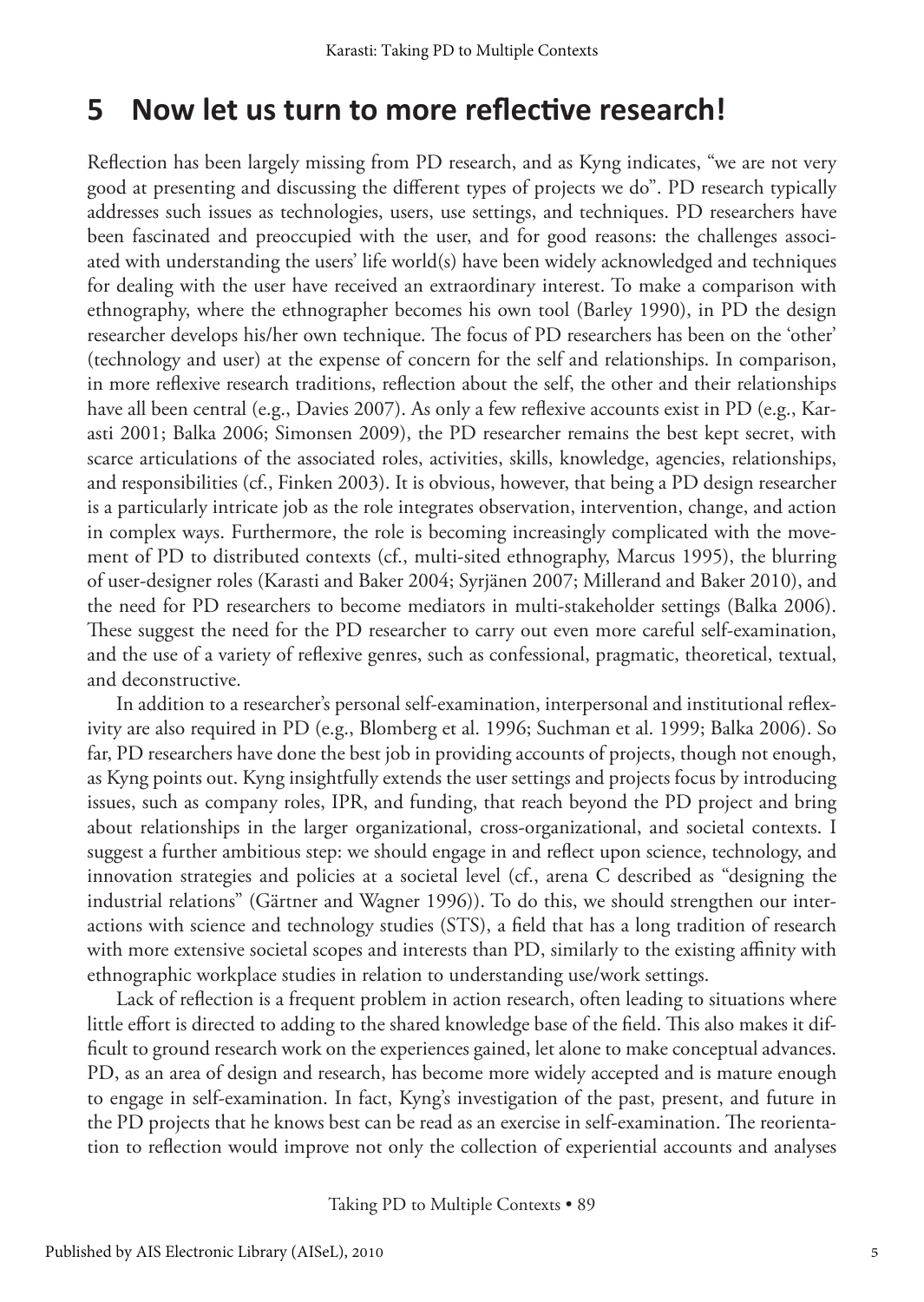of relationships but also conceptualization, transferability of findings, and theoretical work. A thorough self-examination is needed in order to plan for the next practices of PD research in its various contexts.

#### **6 Conclusions**

I applaud Kyng's timely debate article for taking the initiative and challenging the PD research community to reflect on the next practices of PD. The framework he proposes is a good start for identifying important issues, both for taking stock of the existing work and for planning the future of PD. My main concerns with Kyng's article have been to argue for a more inclusive view of the PD field with many associated political agendas, and to create room for the variety of ways and contexts in which PD is currently practiced, in addition to the 'big projects in commercial settings' that is the starting point for Kyng's argument. Based on the thought experiment in my own PD research in a large-scale science context, I suggest the renaming of two categories in Kyng's framework in order to make them more comprehensive: 'company roles' to 'partner roles' and 'IPR' to 'ownership questions'. Furthermore, aligned with the proposal to expand beyond the traditional project focus in PD, I recommend adding 'PD designer/researcher' and 'institutional relations' as two new categories to the framework. The suggestion to turn to reflective research is accompanied by encouragement to embrace an interest in studying relationships, rather than focusing on techniques, technologies, users, and projects as 'things' or 'objects'. I therefore encourage PD researchers from all walks of PD to take Kyng's challenge seriously, to try out the framework and to suggest changes relevant to their own perspectives. Only through concerted PD research community action can we form the next practices of PD.

## **7 Acknowledgements**

I would like to thank Samuli Pekkola for the last minute invitation to participate in this debate: which I first thought would be a short writing session, but which turned into an exciting (re)immersion into PD literature that has started a fascinating reflection process. The opportunity to be able to take on this assignment was provided by my Academy of Finland Research Fellowship.

## **8 References**

- Balka, E., (2006). Inside the Belly of the Beast: The Challenges and Successes of a Reformist Participatory Agenda. In: *Participatory Design Conference*, Trento, Italy, ACM Press, pp. 134-143.
- Barley, S. R., (1990). Images of Imaging: Notes on Doing Longitudinal Field Work. *Organization Science,* (1:3): 220-247.

Beck, E., (2002). P for Political. *Scandinavian Journal of Information Systems,* (14): 77-92.

90 • Karasti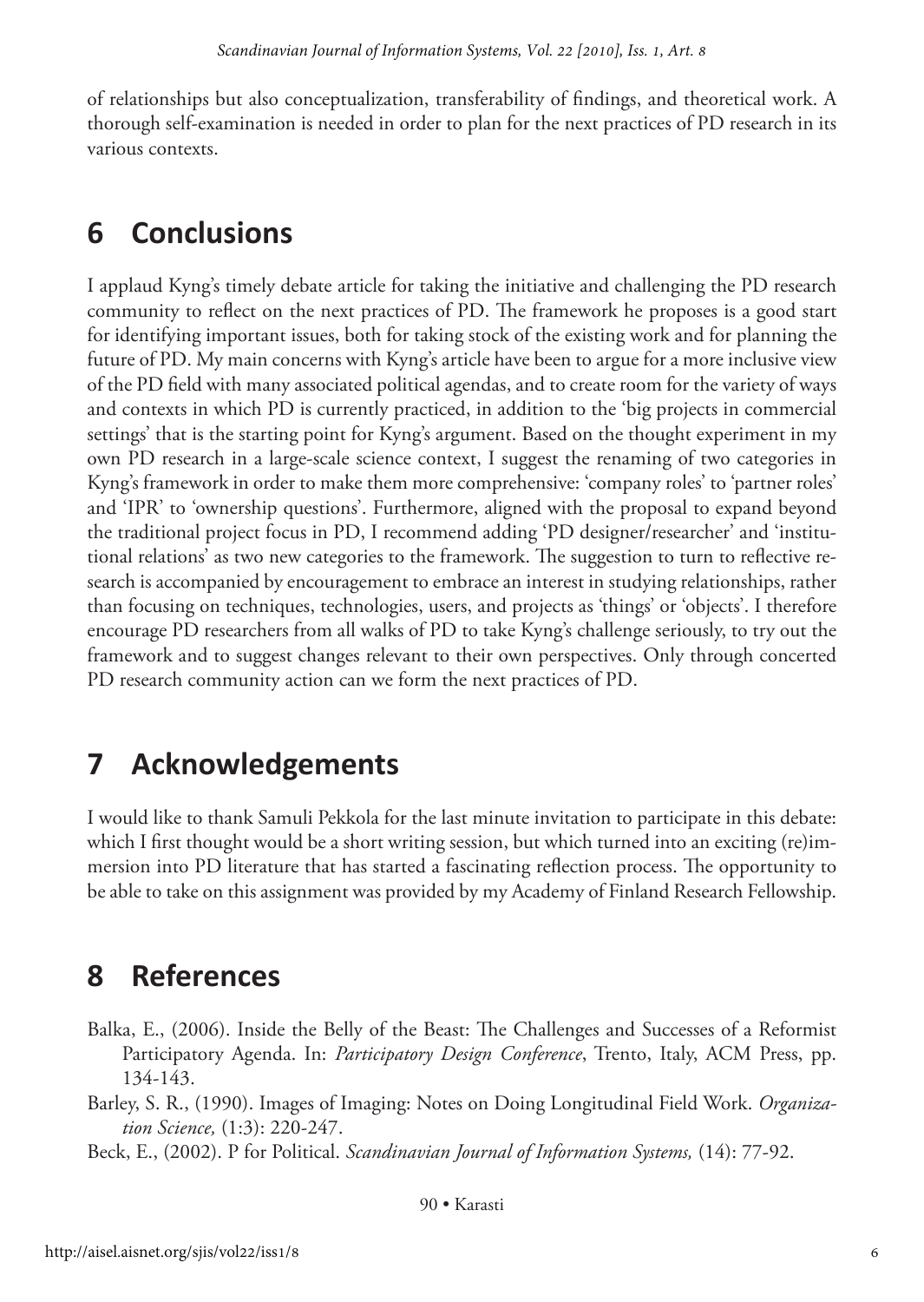- Becker, H. S., (1998). Tricks of the trade: How to think about your research while you're doing it. Chicago. Ill., University of Chicago Press.
- Blomberg, J., Suchman, L. and Trigg, R., (1996). Reflections on a Work-Oriented Design Project. *Human-Computer Interaction,* (11): 237-265.
- Davies, C. A., (2007). *Reflexive Ethnography: A Guide to Researching Selves and Others*, Routledge, London.
- Dearden, A. and Rizvi, H., (2008). Participatory IT Design and Participatory Development: A comparative review. In: *Participatory Design Conference 2008 (PDC'08)*, J. Simonsen, T. Robertson and D. Hakken, editors,. Bloomington, Indiana, ACM Press, pp. 81-91.
- Dittrich, Y., Eriksén, S. and Hansson, C., (2002). PD in the Wild: Evolving Practices of Design in Use. In: *Participatory Design Conference (PDC'02)*, Malmö, Sweden, CPSR, Palo Alto.
- Finken, S. (2003). Discoursive conditions of knowledge production within cooperative design. *Scandinavian Journal of Information Systems,* (15): 57-72.
- Greenbaum, J. (1993). PD: A Personal Statement. *Communications of the ACM,* (36:4): 47.
- Gärtner, J. and Wagner, I., (1996). Mapping Actors and Agendas: Political Frameworks of Systems Design and Participation. *Human-Computer Interaction,* (11:3): 187-214.
- Haraway, D., (1988). Situated Knowledges: The Science Question in Feminism and the Priviledge of Partial Perspective. *Feminist Studies,* (14:3): 575-599.
- Karasti, H., (2001). Increasing sensitivity towards everyday work practice in system design. Ph.D. dissertation, Department of Information Processing Science, University of Oulu.
- Karasti, H. and Baker, K., (2004). Infrastructuring for the Long-Term: Ecological Information Management. In: *Hawaii International Conference on System Sciences (HICSS'37)*, Hawaii.
- Karasti, H., Baker, K. S. and Halkola, E., (2006). Enriching the Notion of Data Curation in E-Science: Data Managing and Information Infrastructuring in the Long Term Ecological Research (LTER) Network. *Computer Supported Cooperative Work,* (15:4): 321-358.
- Karasti, H. and Baker, K. S., (2008). Community Design: Growing One's Own Information Infrastructure. In: *Participatory Design Conference (PDC'08)*, Bloomington, Indiana, ACM Press.
- Karasti, H., Baker, K. S. and Millerand, F., (2010). Infrastructure Time: Long-Term Matters in Collaborative Development. *Computer Supported Cooperative Work – An International Journal*, doi: 10.1007/s10606-010-9113-z.
- Marcus, G. E., (1995). Ethnography in/of the world system: The emergence of multi-sited ethnography. *Annual Review of Anthropology,* (24): 95-117.
- Markussen, R., (1996). Politics of Intervention in Design: Feminist Reflections on the Scandinavian Tradition. *AI & Society,* (10:2): 127-141.
- Millerand, F. and Baker, K. S., (2010). Who are the users? Who are the developers? Webs of users and developers in the development process of a technical standard. *Information Systems Journal,* (20:2): 137-161.
- Mursu, A., Soriyan, H. A., Olufokunbi, K. and Korpela, M., (2000). Information Systems Development in a Developing Country: Theoretical Analysis of Special Requirements in Nigeria and Africa. In: *Proceedings of the 33rd Hawaii International Conference on System Sciences,* Maui, Hawaii, Computer Society Press, p. 10.

Taking PD to Multiple Contexts • 91